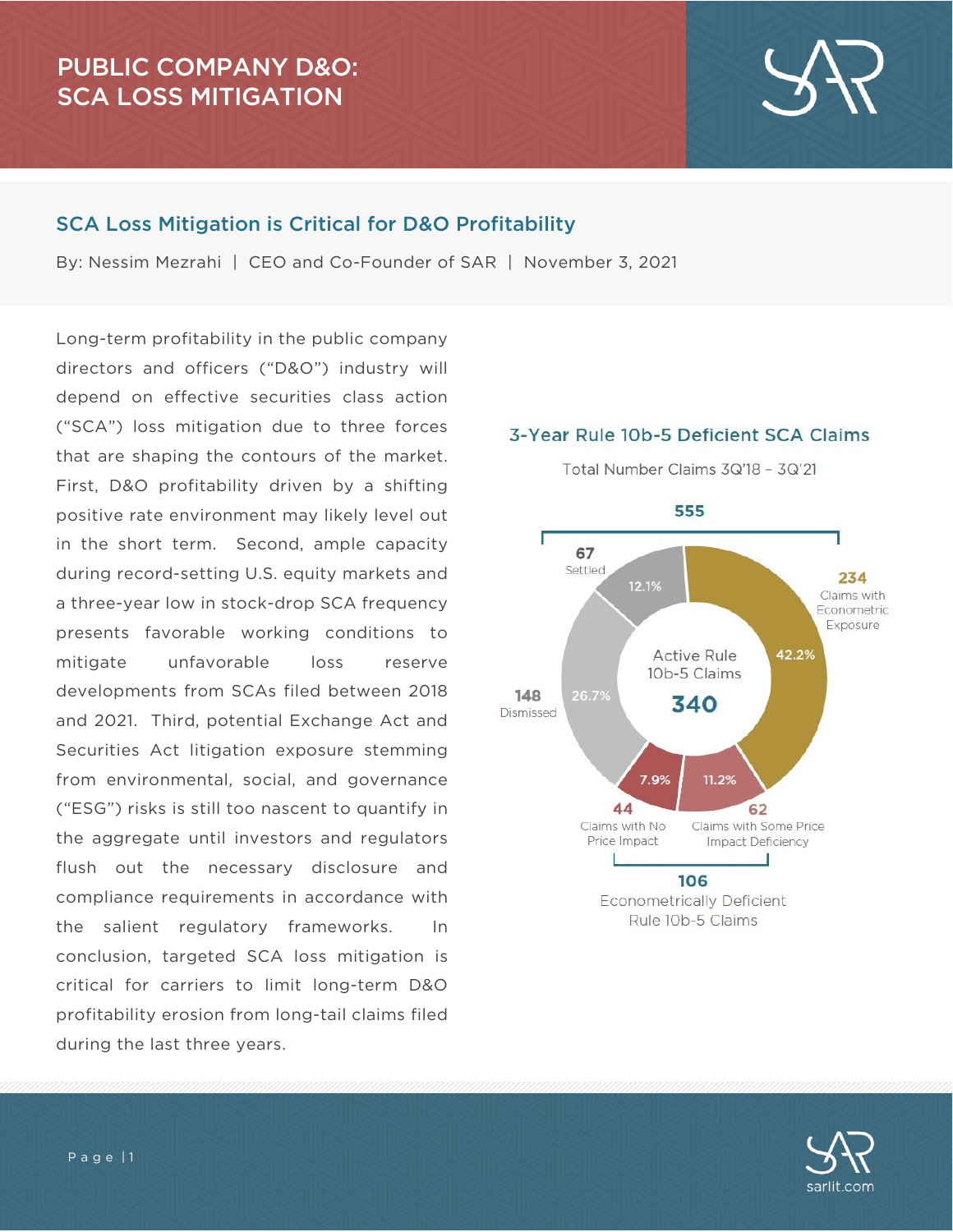# Loss Mitigation Impact of Deficient Rule 10b-5 SCAs

According to our data and analysis, over the last 3 years a total of 555 Rule 10b-5 Exchange Act claims have been filed. Notably, 44 of these total claims (~8%) do not warrant class certification according to the Supreme Court's decision in Goldman Sachs (2021) because the stock-drops do not have price impact according to Halliburton II (2014).[1][2][3]

Using the statistical methodology accepted by the Supreme Court, claim-specific event study analyses on these 44 claims indicate investors are not entitled to classwide damages because the alleged stock drops are not significant.[4][5] Any settlement monies paid to settle this cohort of deficient Rule 10b-5 SCAs will go directly to cover legal defense costs without any benefit to a purported class of allegedly damaged shareholders.

Claim-specific settlement analysis indicates that the 3-year median and average settlement in Rule 10b-5 SCAs filed since 3Q of 2018, amount to \$5.9 million and \$15.8 million, respectively.[6] Based on these settlement estimates, the 3-year Rule 10b-5 SCA loss mitigation impact ranges between ~\$260 to ~\$700 million on the 44 (~8%) deficient (and active) Rule 10b-5 SCAs.[7]

Notably, these estimates exclude defense and cost containment expenses, so the net loss mitigation impact on D&O profitability is even more significant. These estimates also exclude the loss mitigation impact from the partially deficient cohort of 62 Rule 10b-5 SCAs (~11%) of the same vintages. Claim-specific loss mitigation analysis on 106 (~19%) deficient Rule 10b-5 SCAs that are currently active on Federal Court dockets is critical to achieve ~50% loss ratios and sustain profitability during a shifting rate environment.

In sum, the average loss mitigation impact for the 44 deficient Rule 10b-5 Exchange Act claims of vintages between 3Q 2018 and 3Q 2021 amounts to \$477 million.[8] Over the ensuing 3-year period, this translates to ~\$160 million in annual D&O profit retention.

### The Rate Environment Will Not Sustain Long-term D&O Profitability

According to Ken Brandt, CEO of TransRe, significant rate improvements seen in the casualty sector over the last couple of years "aren't driven by lack of insurance capacity," he told The Insurer.[9] "It's being driven by poor results, it's being driven by troubling social inflation, it's being driven by a loss emergence and that's all within an environment of pretty anemic investment yields."[10]

According to S&P Global Market Intelligence, between 2017 and 2021, D&O direct premiums written have almost doubled totaling approximately \$6.1 billion between 1Q and 2Q of 2021.[11] As the top-line levels out from a tapering transitionary market in today's flat yield environment, SCA loss mitigation stands out as the most effective lever to limit measurable erosion of D&O profitability before litigation frequency picks up.

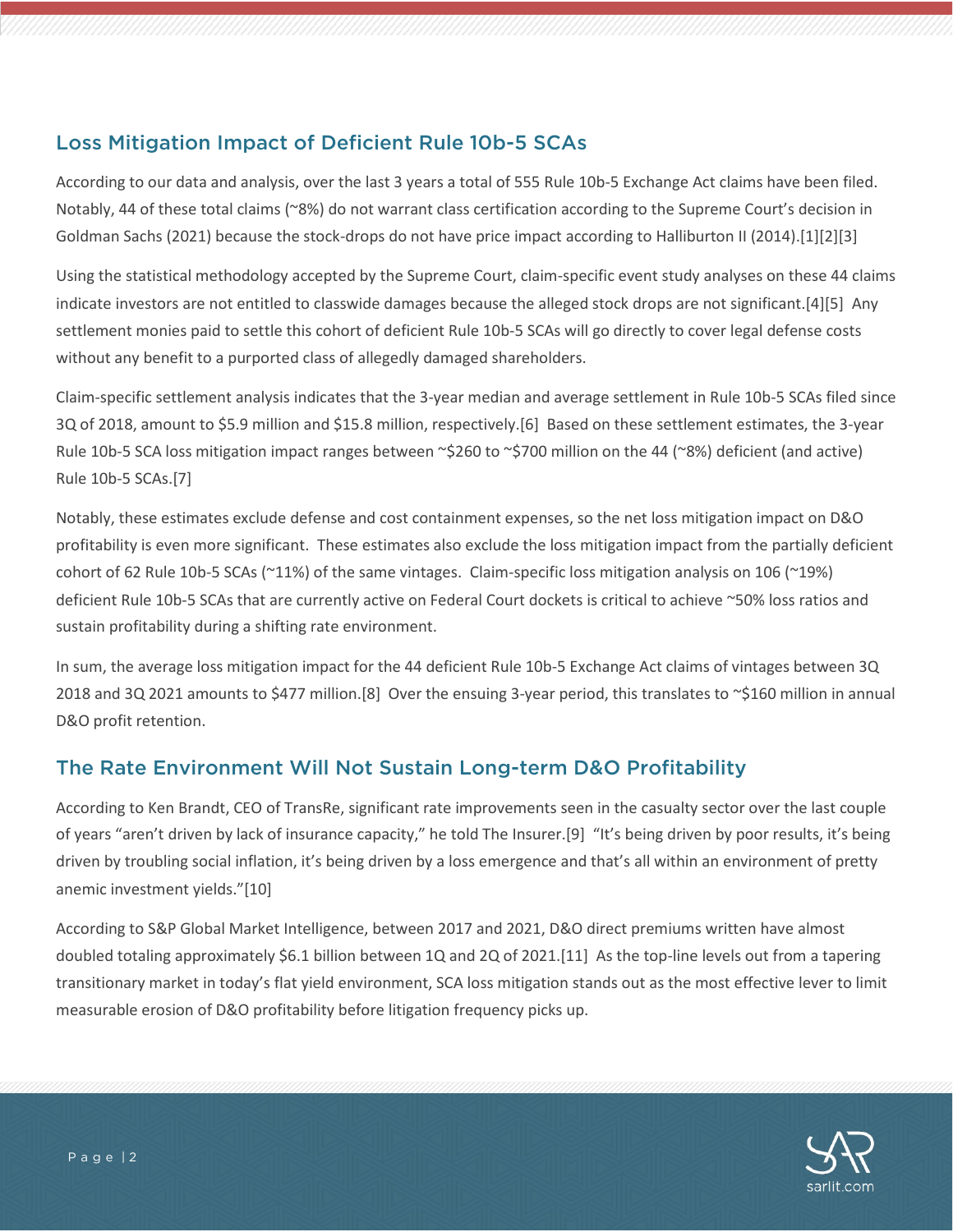## Record-Setting Equity Markets and Low Litigation Rates

During 3Q of 2021 and 4Q's kick-off, liquidity permeates the capital markets leading public corporations trading in the U.S. markets to reach \$50 trillion in aggregate market capitalization.[12] This is about \$20 trillion more than one year ago (~67% increase in market cap during a global pandemic…) and the Federal Reserve is reluctant to restrict the money supply by keeping the federal funds rate at 0.25% while inflation is running high.[13] Both the S&P 500 and the Dow Jones Industrial Average tapped record highs in October, which explains the 3-year low in the litigation rate of stockdrop SCAs against U.S. issuers. [14][15]

| Quarter | <b>U.S. Rule 10b-5</b><br><b>Exchange Act Filings [1]</b> |    |  | U.S. SCA Rule 10b-5<br><b>Exposure (000s) [2]</b> | Aggregate Market Cap. of<br>U.S. Issuers (000s) [3] |                  | U.S. SCA Rule 10b-5<br><b>Exposure Rate [4]</b> |       | U.S. SCA Rule 10b-5<br>Litigation Rate [5] |
|---------|-----------------------------------------------------------|----|--|---------------------------------------------------|-----------------------------------------------------|------------------|-------------------------------------------------|-------|--------------------------------------------|
| 4Q'20   |                                                           | 34 |  | \$97,758,984                                      |                                                     | \$39,492,171,257 |                                                 | 0.25% | 0.97%                                      |
| 1Q'21   |                                                           | 34 |  | \$33,570,039                                      |                                                     | \$43,675,658,369 |                                                 | 0.08% | 0.94%                                      |
| 2Q'21   |                                                           | 31 |  | \$30,485,243                                      |                                                     | \$47,322,716,862 |                                                 | 0.06% | 0.81%                                      |
| 3Q'21   |                                                           | 22 |  | \$38,669,792                                      |                                                     | \$49,534,308,488 |                                                 | 0.08% | 0.55%                                      |

#### Table 1: U.S. SCA Rule 10b-5 Exposure of U.S. Issuers

[1] Identified first-filed SCA complaints that allege violations of Rule 10b-5. Excludes non-U.S. Issuers that trade on U.S. exchanges through ADRs.

[2] U.S. SCA Rule 10b-5 Exposure is equal to the claimed market cap, losses that may surpass back-end price impact statistical thresholds

 $[3]$  The average aggregate market cap, of U.S. issuers for the corresponding quarter.<br> $[3]$  The average aggregate market cap, of U.S. issuers for the corresponding quarter.<br> $[4]$  The ratio of *U.S. SCA Rule 10b-5 Exposur* 

[5] = Number of defendant U.S. Issuers divided by the aggregate number of U.S. Issuers

Frothy public company valuations and strong earnings fuel the U.S. equity markets and restrict short-term opportunities for securities class action plaintiff attorneys to file fraud-on-the-market claims. When ESG matures, it may have an effect on litigation frequency; limiting severity will depend on the execution of data-driven countermeasures provided by *Goldman Sachs*.

#### Investors and Regulators Are Still Flushing Out ESG Implications

The pool of investors is getting broader as new avenues for companies to access the public capital markets are paved and consumer-friendly tech platforms enable easy and instant on-line stock trading for retail players. This new cohort of market participants in the U.S. equities market may not be considered equally as sophisticated as institutional investors with fiduciary duties to their clients.[16]

According to the Securities and Exchange Commission ("SEC") Staff Report on Equity and Options Market Structure Conditions in Early 2021, "[c]onsideration should be given to whether game-like features and celebratory animations that are likely intended to create positive feedback from trading lead investors to trade more than they would otherwise."[17]

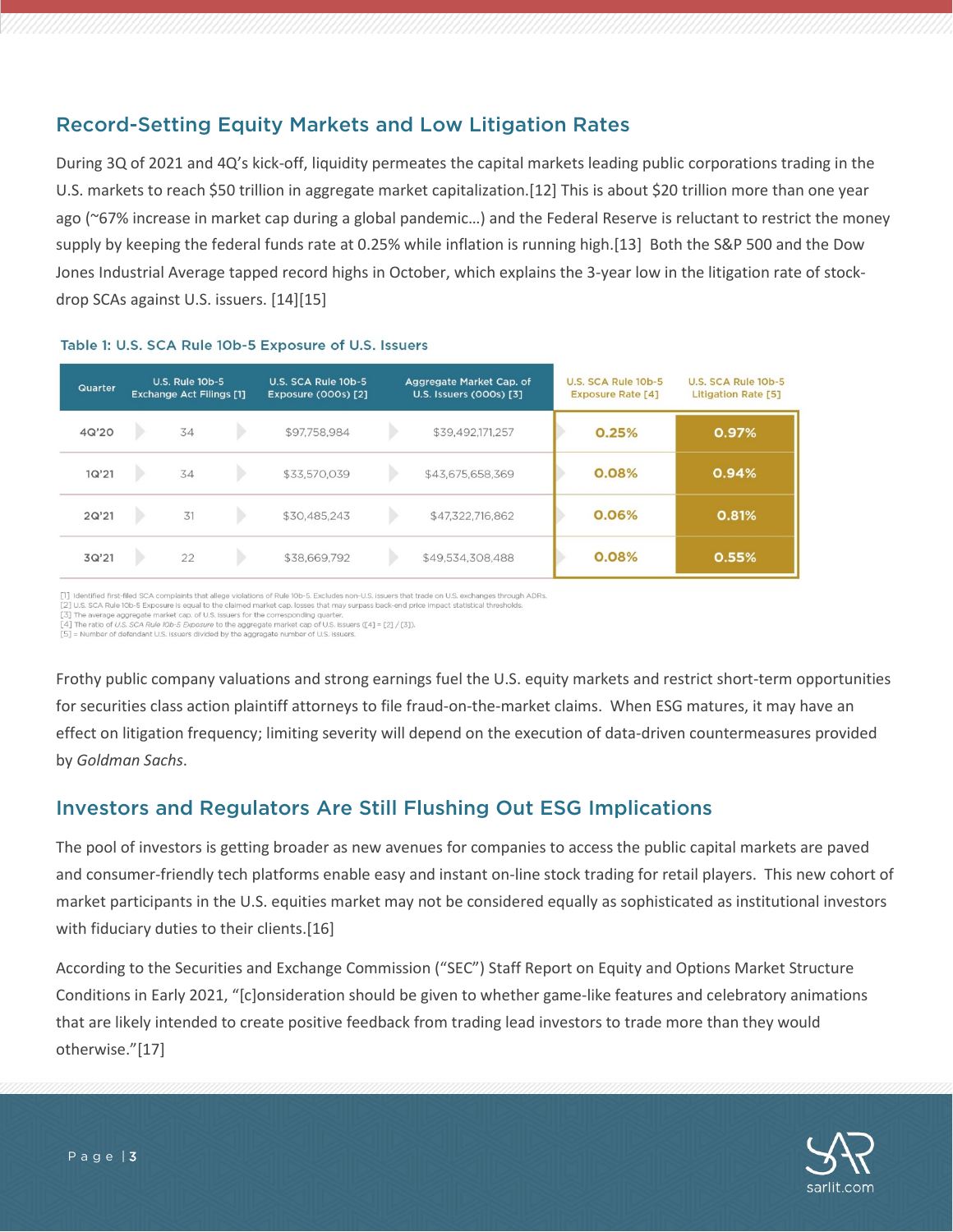The new regime at the SEC now oversees a new breed of retail investor that trades via new digital platforms, a revived IPO market (over 302 new IPO filings through SPACs) and is tasked with designing the regulatory framework for a postpandemic era shaped by ESG.[18]

According to attorneys at Kaufman Dolowich & Voluck, LLP, "[w]ith the SEC's focus on ESG disclosure and issues of materiality, alleged ESG-related material misstatements and omissions could lead to SEC enforcement proceedings and civil securities under Section 10(b) of the Securities Exchange Act of 1934. And to the extent companies might incorporate ESG disclosures into public offering documents, any alleged ESG-related misstatements in that context could lead to issuer securities actions under Section 11 of the Securities Act of 1933."[19]

SCA losses stemming from ESG-related litigation may harm D&O profitability because they will likely be incurred years past the current favorable rate environment. SCA loss mitigation will limit unfavorable development overhangs of more current SCA vintages on future and potential ESG-related claims. Undoubtedly, non-compliance with ESG risk disclosures will lead to costly litigation, but the timing and related magnitude cannot yet be determined or quantified until investors and regulators flush out market-wide implications.

#### Conclusion: SCA Loss Mitigation is Critical to Sustain D&O Profitability

Public company D&O underwriters are operating with ample capacity and are pricing to close the gap on years of mispricing from new and unforeseen risk exposures that led to the current transitionary market. Brokers are restructuring D&O programs with lower limits and passing on rate hikes while attempting to maintain insureds at ease. Claim handlers continue to wrestle with enduring long-tail Exchange Act claims, federal and state Securities Act claims, and shareholder derivative suits without respite.

Social inflation and litigator-friendly mediators contribute to D&O profitability erosion that can only be mitigated through targeted SCA loss mitigation. Interrelated market and regulatory conditions, such as record U.S. equity markets, low Exchange Act litigation frequency, investor and regulatory lag on ESG implementation, present the opportune time to *move the needle* toward lower loss ratios. The professional syndication of SCA risk is the bedrock of D&O insurance and mitigating long-tail losses is critical to sustain profitability.

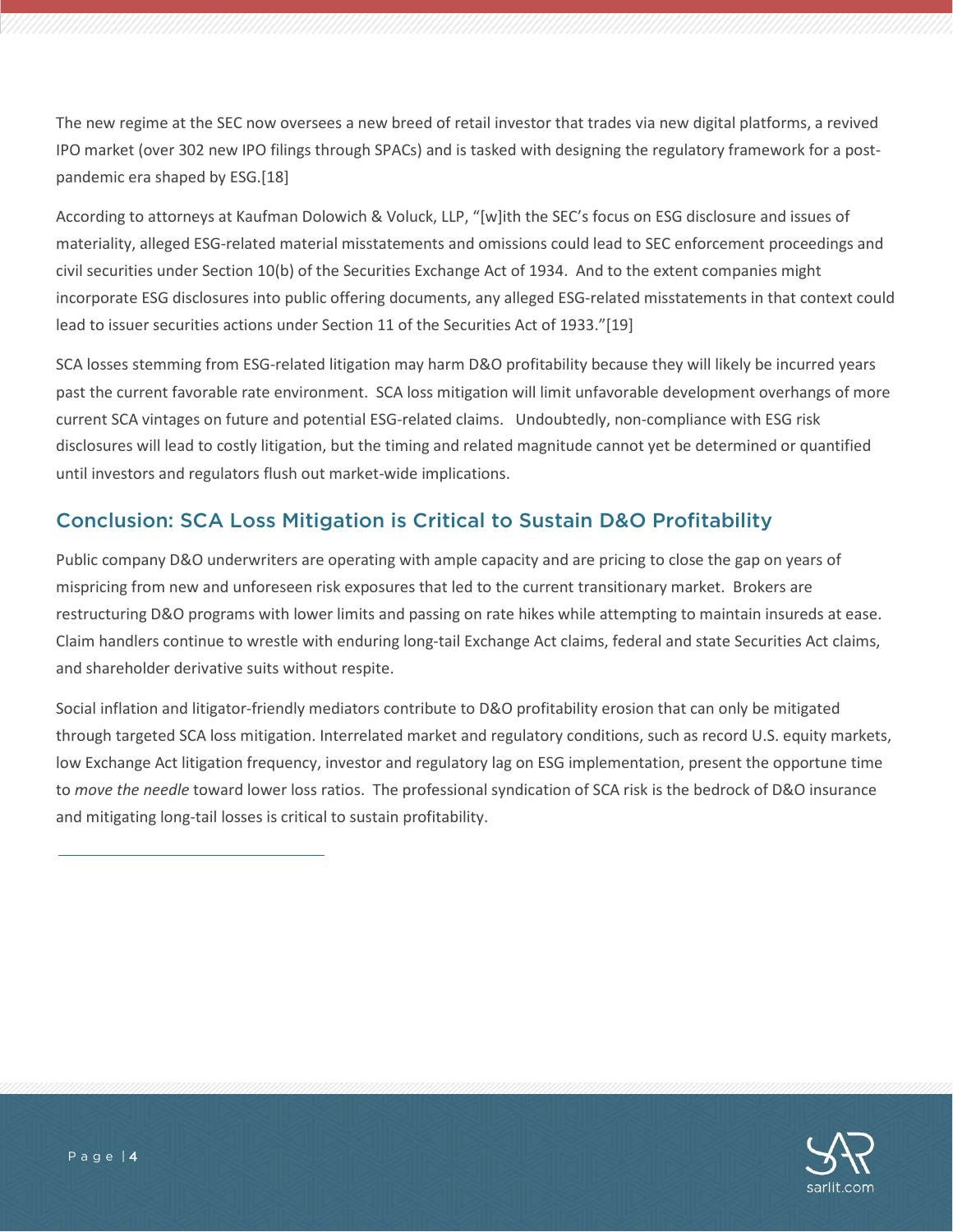- [1] SAR SCA Claims Database, as of October 29, 2021.
- [2] Opinion of the Supreme Court*, Goldman Sachs Group Inc. v. Arkansas Teacher Retirement System*, No. 20-222 (2021). An alleged misrepresentation or omission in a Rule 10b-5 claim has no price impact when an event study analysis demonstrates that the related residual stock price decline did not exhibit a statistically significant return in response to alleged fraudrelated information that rectified the claimed wrong-doing.
- [3] Opinion of the Supreme Court, *Halliburton v. Erica P. John Fund*, No. 13-317 (2014).
- [4] Opinion of the Supreme Court*, Dura Pharmaceuticals, Inc. v. Broudo*, No. 03-932 (2005).
- [5] The Department of Justice and the Securities and Exchange Commission stated to the Supreme Court in *Goldman Sachs*, that "[t]o assess whether a particular event or news report caused a change in a stock's price, event studies isolate companyspecific (as opposed to market or industry-wide) price movements in the stock and evaluate whether such movements were statistically significant around the time of the event or report. When event studies reveal no statistically significant movement in a company's stock price at either the time that an alleged misstatement was made or the time when it was corrected, it is relatively straightforward to conclude that the alleged misstatement had no price impact." *See*, Brief for the United States as Amicus Curiae Supporting Neither Party, in *Goldman Sachs Group Inc. v. Arkansas Teacher Retirement System*, No. 20-222 (2021).
- [6] SAR SCA Claims Database, as of October 29, 2021.
- [7] The low end of the loss mitigation impact estimate amounts to \$259.6 million which is the product of the median settlement dollar amount (\$5.9 million) and the number of Rule 10b-5 claims that exhibit a complete absence of back-end price impact (44). The high end of the loss mitigation impact amounts to \$695.2 million which is the product of the average settlement dollar amount (\$15.8 million) and the same number of deficient SCAs (44). These estimates exclude the costs of legal defense.
- [8] Average loss mitigation impact of \$477 million equals \$259.6 plus \$695.2 million divided by two.
- [9] "TransRe's Brandt: Casualty ceding commission "not very sustainable," The Insurer, September 2, 2021.

[https://www.theinsurer.com/reinsurance-month/transres-brandt-casualty-ceding-commissions-not-very](https://www.theinsurer.com/reinsurance-month/transres-brandt-casualty-ceding-commissions-not-very-sustainable/17969.article)[sustainable/17969.article](https://www.theinsurer.com/reinsurance-month/transres-brandt-casualty-ceding-commissions-not-very-sustainable/17969.article)

- [10] *Id.*
- [11] "Lawsuits push directors and officers premiums higher as ESG, pandemic risks rise," Hailey Ross and Jason Woleben, S&P Market Intelligence, October 13, 2021.
- [12] SAR Securities Class Action (SCA) Rule 10b-5 Exposure Report 3Q 2021.

[https://bit.ly/SAR\\_3Q\\_2021\\_Exposure\\_Report](https://bit.ly/SAR_3Q_2021_Exposure_Report)

[13] "Time for Fed to taper bond purchases but not to raise rates, Powell says," Lindsay Dunsmuir and Ann Saphir, Reuters, October 22, 2021.

<https://www.reuters.com/business/feds-powell-says-its-time-taper-bond-purchases-not-raise-rates-2021-10-22/>

[14] SAR Securities Class Action (SCA) Rule 10b-5 Exposure Report – 3Q 2021.

[https://bit.ly/SAR\\_3Q\\_2021\\_Exposure\\_Report](https://bit.ly/SAR_3Q_2021_Exposure_Report)

[15] "S&P 500, Dow Notch Record Highs Ahead of Tech Earnings," Jacob Sonenshine and Jack Denton, Barron's, October 25, 2021. <https://www.barrons.com/articles/stock-market-today-51635153925>